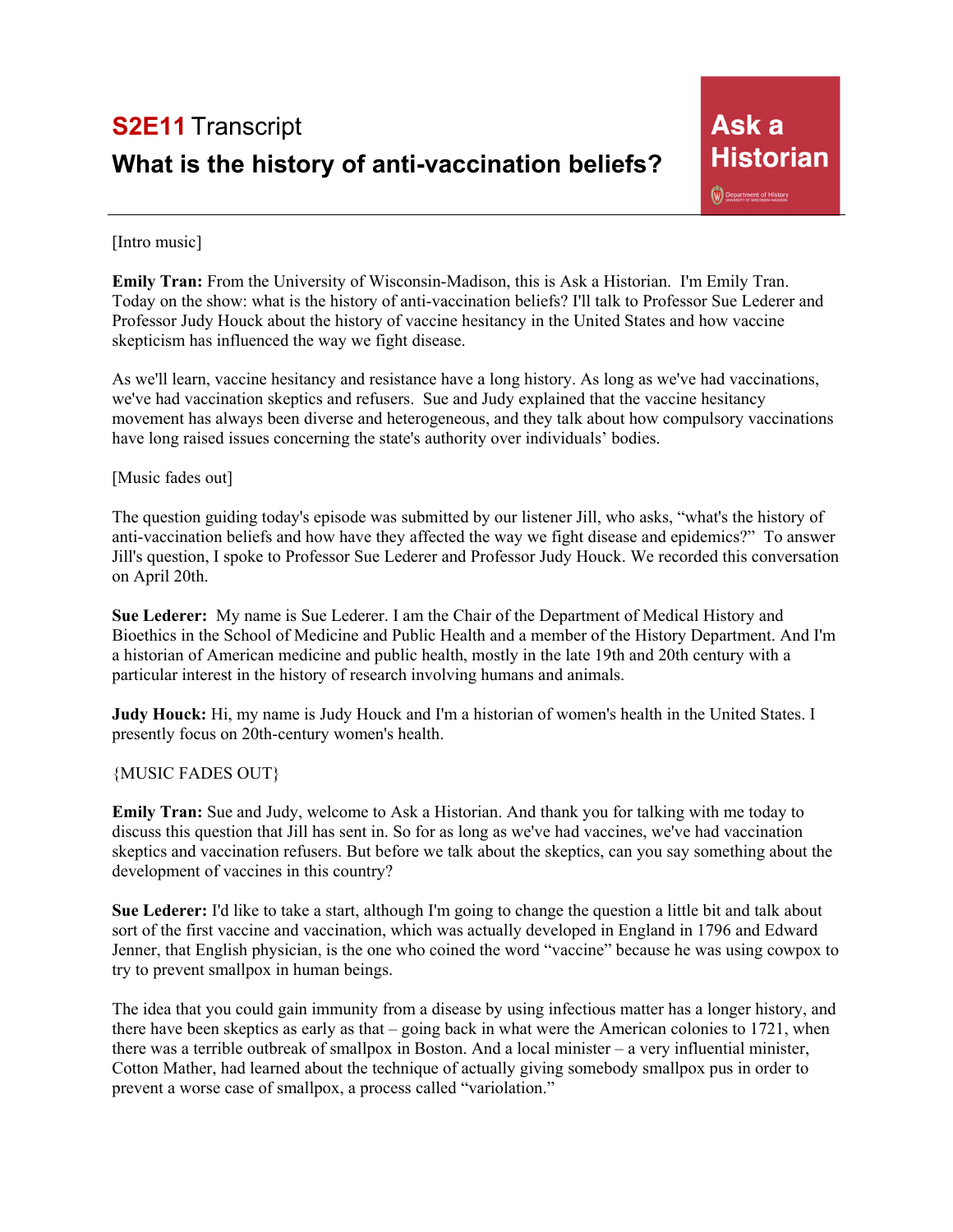He also learned about this practice from an enslaved man who had been gifted to Mather by his congregation. And he persuaded a local physician to try this great experiment of actually spreading smallpox to people in the interest of preventing a worse epidemic.

**Judy Houck:** So this example about smallpox variolization in Boston raises so many interesting questions that I think we're still wrestling with. So as Sue suggested, one of the most important boosters of variolization was a minister, right? Was a *minister*. And he tried to recruit physicians to participate in this experiment and by and large - by and large, they didn't *want* to, right? And in fact, there was a group of physicians dead set against this. They thought it was completely reckless for a minister to be recommending to people in Boston that they inject this pus or, you know, rub this pus onto their scarified skin, right? So this raises all sorts of interesting questions about who should be making these decisions for a community and when physicians are resistant - and you can just imagine why they would be resistant in this case; it actually gave people smallpox – who has the authority to say, yes, you can do this, or no, you can't do this.

**Emily Tran:** So in addition to these physicians who are resistant to this idea posed by Cotton Mather, a minister, what were some of the other objections to vaccines in these early years?

**Sue Lederer:** Well, I think there were a number of objections. One of the most important was the idea that it was natural to avoid disease. It was completely unnatural to *give* yourself a disease, to prevent yourself from developing a worse disease. Some people thought, despite the support of Cotton Mather, that it was against God's will to actually give a person...to deliberately infect somebody with a horrendous disease. I mean, it was God's place, God's Providence, to send disease on to sinners. It was usurping God's place by actually spreading the disease.

I think there was also resistance because it was an unproven, and as Judy said, a completely reckless undertaking. There's good reason to think that it actually spread smallpox in the community and it threatened the neighbors, if not the people who were undergoing the procedure of variolation. So I think that there were...there were good grounds, I think, to be resistant to this innovation in dread disease.

**Judy Houck:** Absolutely. And I would just point out also that this sets the stage also for concerns about compulsion. Most of the people who went to Boylston and said, "I'll do this" were volunteers, but physicians variolated their children; Boylston used the variolization on his son.

These folks also variolated enslaved people in the community. So the stage is set for parents making decisions for their children, people who didn't have the ability to say no, to be forcibly – in some ways – treated.

**Sue Lederer:** And I would add Native Americans were also variolated by Boylston and it's clear that they didn't have a choice in the manner.

And again, it was, it was very risky. You could die from the effort to produce protection against smallpox. So there was a lot at stake.

**Emily Tran:** Today, people who oppose vaccination altogether, and those who refuse to submit their bodies or their children's bodies to a particular vaccination, these two groups are often lumped together and discussed as "anti-vaxxers." Is that a useful way for us to understand vaccination hesitancy?

**Judy Houck:** The term "anti-vaxxer" – it's a dismissive term, it's a derisive term. It's meant to suggest people who are misguided – they're spreading misinformation. At least that's what I hear when I hear people being called "anti-vaxxers." It's a dismissive term. And yet both historically and in our current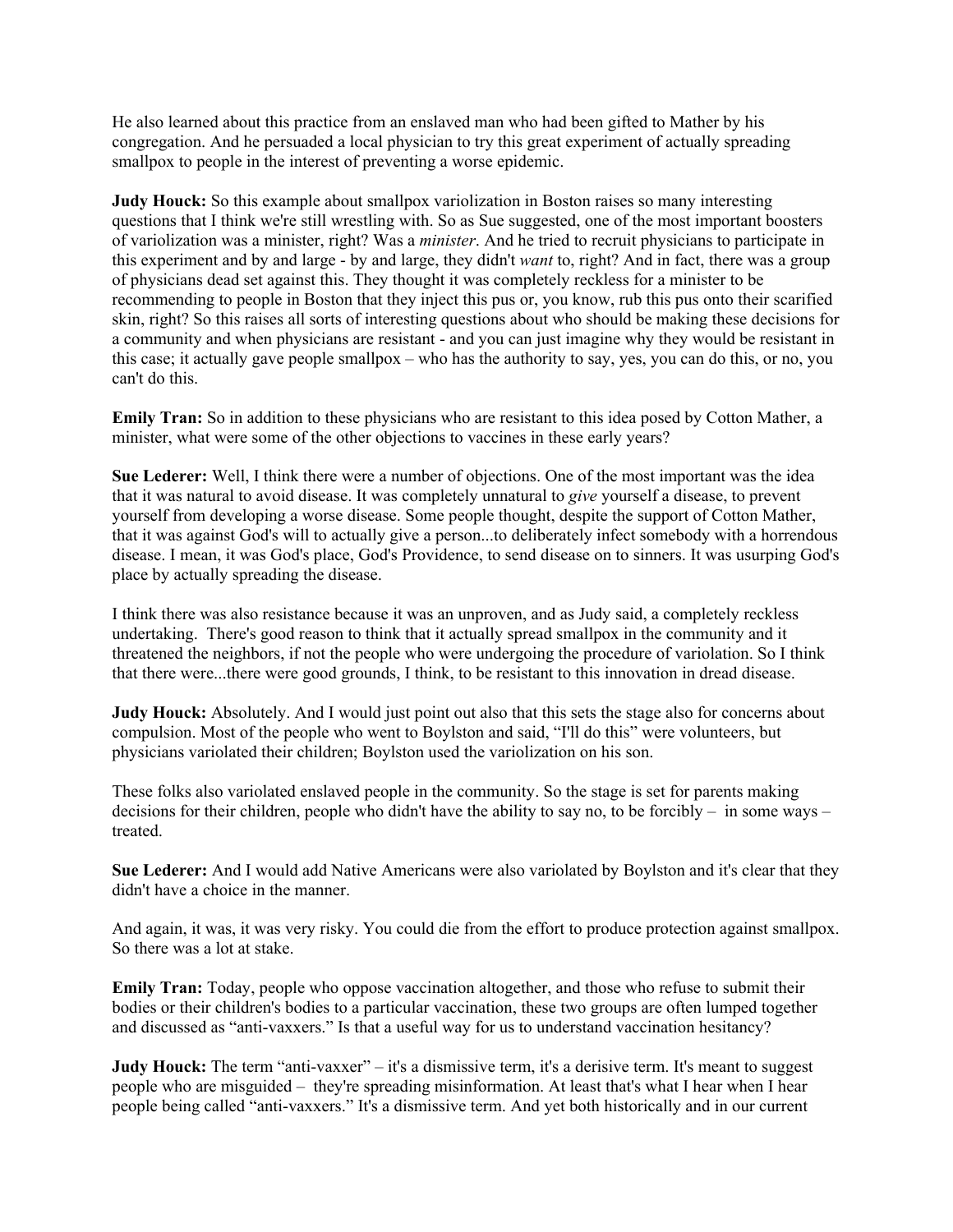moment, I think it's useful for us to think about people who are saying yes to one vaccine and saying no to another – that some of these folks who get dismissed as anti-vaxxers are doing what they consider research. They are reading about these different vaccines and they're making decisions. So I just think it's useful to be more respectful, to try to understand why people resist or hesitate around vaccination and to try to understand what their concerns are, right? Because those folks who are interested in recruiting people to vaccination need to understand people's reservations.

**Sue Lederer:** I agree completely with what Judy just said. I think that – in the 19th century, they didn't call them "anti-vaxxers" but they called them "anti-vaccinationists." It was a rhetorical strategy to place them in a category of the irrational, the superstitious, the ignorant, and the uninformed. And lumping, you know, served the interests of the medical profession. And, as I think we've both tried to suggest, is that there might have been valid reasons, a different understanding of risk, you know, a resistance to compulsion that made people skeptical about some of the claims that members of the medical profession and the public health establishment made about just how fabulous these vaccines were. And I think even today, you know, sometimes – this is my own understanding – sometimes in order to get people to do things, public health authorities may oversell or may overemphasize the benefit without recognizing and making transparent that there are some downsides, there are some risks associated. But the important point is that there's a risk-benefit calculation, and we think that vaccination is going to be a much better strategy for both individuals and the community.

**Judy Houck:** Sometimes we talk about vaccination and the diseases we are vaccinating against as all the same, but I would certainly argue that the risk of smallpox, the risk of polio, the risk of diptheria are quite different than the risk of measles maybe, or pertussis or mumps, right. And so some folks might have been quite enthusiastic about submitting to the polio vaccine and very resistant – or at least hesitant – to submit to an influenza vaccine or mumps. Right? So again, seeing vaccines as separate things rather than just one social good, right?

And, those distinctions are important when we think about risks. Because as we're seeing now with the Johnson and Johnson vaccine, these vaccinations are not risk-free. They're very safe, but it seems like they're not risk-free – at least maybe likely not. And so what are we preventing and how do we understand the risks of that? It's all part of the calculus.

**Emily Tran:** So in the 20th century, particularly in the late 20th century, the number of vaccines available, the number of different vaccines available, has really proliferated. And medical and public health experts, they overwhelmingly insist that these vaccines they're safe and they're valuable for the public's health.

But at the same time, the anti-vaccination movement seems to have only grown. Where has the antivaccination impulse of the last 50 years or so come from?

**Judy Houck:** Well, one, I think the shift comes from the very proliferation of vaccinations that, at the second half of the 20th century, sort of the last third of the 20th century into the 21st century, the number of vaccines has risen steeply. And so, when we're thinking about vaccinating children, then the number of vaccinations that are recommended has given people pause. So there's that, it's just the sheer numbers of vaccines that are available. And then what I was talking about earlier that there seems to be a shift from vaccinations for major diseases to at least arguably less dangerous diseases. And I'm not saying that measles is without any risk, but it's not smallpox. And so this changes people's reactions to the request or the recommendation that they submit to these vaccinations. So that's, that's part of it, I think. And then there's also social movements afoot that help provide some context in the 1970s about the increased resistance – for example, a more generalized distrust of what became called in, the 1970s, the "medical industrial complex," right? This idea that medicine was something always to be trusted, always had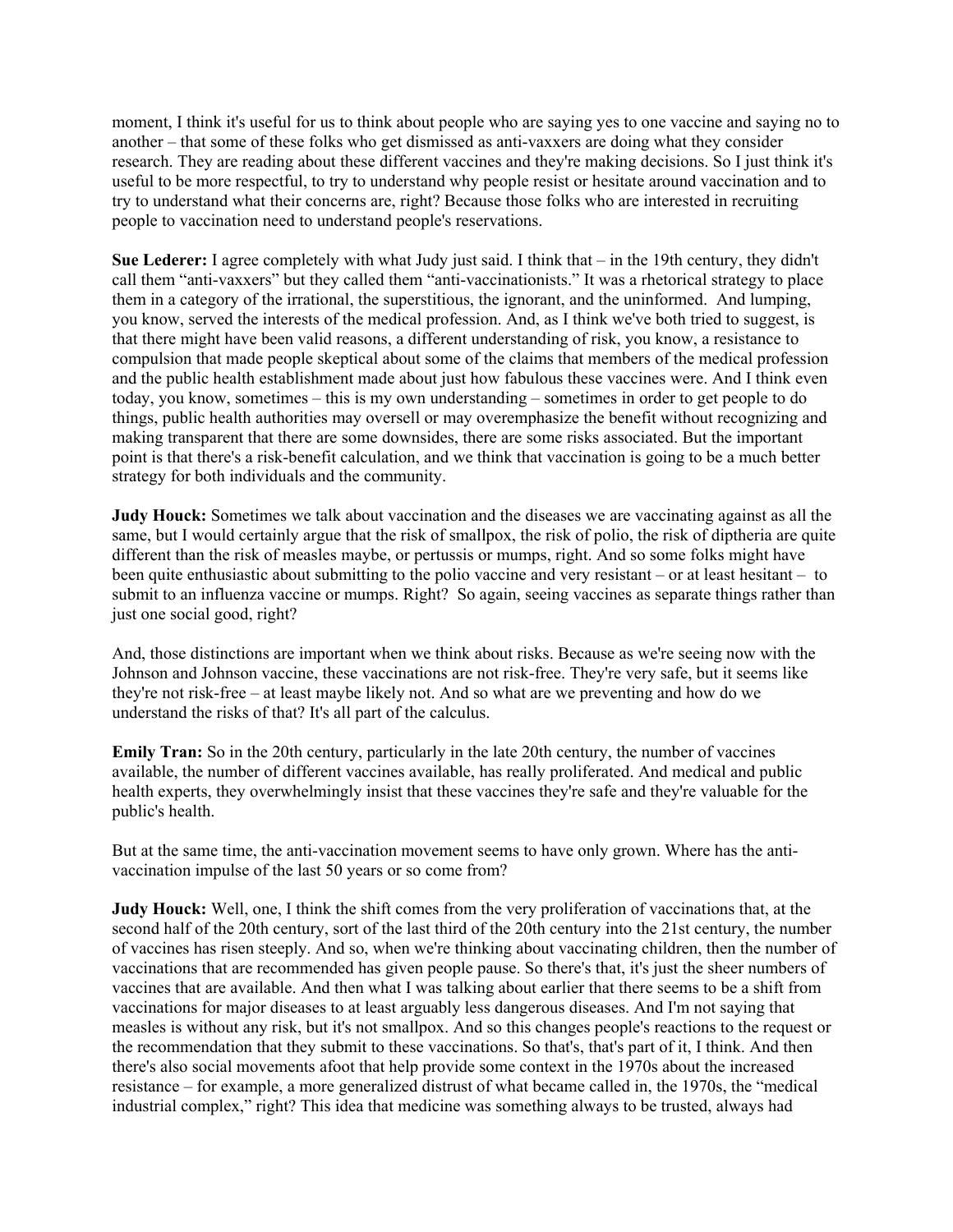altruistic motives, right? A fuller picture of medicine, a more skeptical view of medicine, developed in the 1970s, a more broader distrust of technology in general emerged in the 1970s, and with it came what we call a sort of "back to the land movement" and effort to live off the grid – before we talked about it, like get "living off the grid," a quest for us, simpler less technologically burdened life emerged. There was also changing movements within the cultural understandings of motherhood that influenced this pushback, I think, to vaccines. So in the 1970s there arises something we call "natural motherhood" – this idea that mothers should be less dependent upon science and medical expertise for their child rearing decisions and that they should trust their instincts more and, again, be less dependent upon technology and science.

And so this also led to a push against the vaccines that were seen as technological, as not natural. So those are, those are some of the reasons why there becomes some pushback against vaccinations at the very same time that, actually, there's a proliferation of the number of vaccines and an increased use of compulsion, right? This is in the 1960s and 1970s. We really see an increase in vaccine compulsion requiring, in particular, school children to be vaccinated in order to go to school. So that sort of resistance comes in the wake of increasing compulsion.

**Sue Lederer:** I think this is also important to understand: that being resistant to vaccination could make for kind of strange fellow travelers, because, just as there's a movement of skepticism about the medical industrial complex and distrust of elites, you also have within some Christian fundamentalist groups a revulsion toward the decriminalization of abortion and the concern about scientific use of fetal cells and how fetal cells are being used to create vaccine lines. And so these are people who occupy very different parts of an ideological spectrum, but they find themselves united in a resistance to, again, this massive proliferation in the number of vaccines that are available, recommended and required for entry into the public schools. And so you have, for example, a, you know, a preference for getting chickenpox naturally, you know, if your child gets chickenpox, you invite the friends over because it's better to get chickenpox that way than through, you know, one of these injections that comes from material that is tainted by other associations.

**Emily Tran:** When I've seen in the news or podcasts discussions of the anti-vaccination movement, a lot of journalists will start the story in, I think it's the late 1990s – that article that is published in a British medical journal, later retracted, connecting vaccines to autism. Would you say that that article builds on decades of growing skepticism of vaccines that had started as you've just explained in the 1970s?

**Sue Lederer:** I think absolutely. The article was by a British physician who's since, I think, has been delicensed – Andrew Wakefield – published it an extraordinarily influential British medical journal, *The Lancet.* And it collides with another great fear of the 1990s that it's associated with autism with the addition of a particular preservative to the measles-mumps-rubella vaccine. And I think a lot of commentators have seen this as an important spur to the growth of anti-vaccination, and the availability of something like the internet to reach broadly dispersed populations, mothers, celebrities, others who remain critical or skeptical about the medical establishment.

**Emily Tran:** I want to take us now back to something that Judy said in her last response about compulsory vaccination. So these days there's a lot of talk about compulsory health measures in the context of COVID-19 for instance, mandatory mask measures, prohibitions against private and public gatherings, which we've all experienced over the past year. And now colleges and workplaces – they're considering mandatory COVID vaccinations are compulsory vaccinations, new?

**Judy Houck:** Well, the short answer is of course, no. So let me just provide one example. So before we had vaccination and we're still talking about smallpox variolization: George Washington, Revolutionary War, there was a smallpox epidemic during the Revolutionary War. And George Washington decided that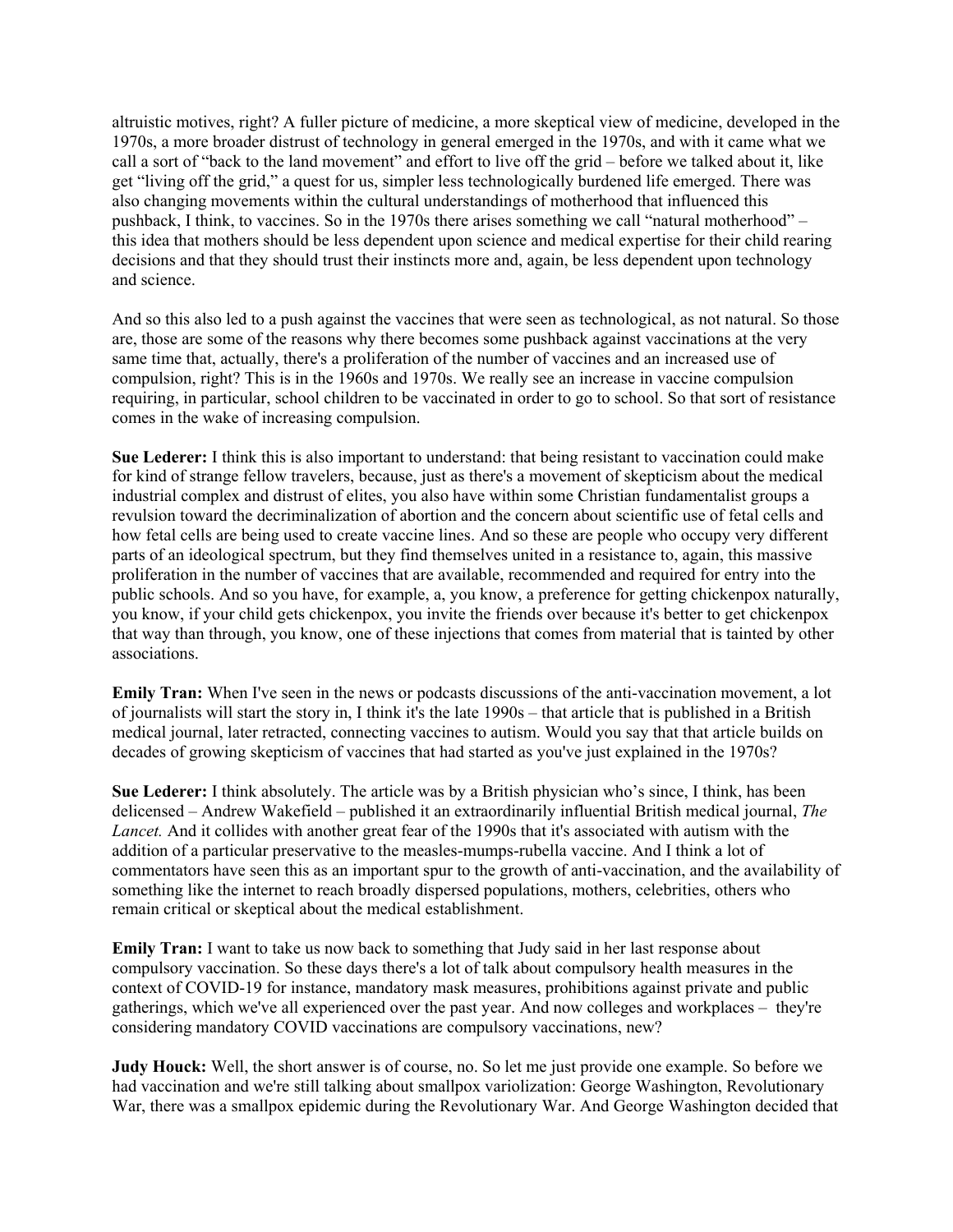the only way he could deal with this or the best way to protect his troops against smallpox was to compel them, to force them, to undergo a smallpox variolization, which is again, giving them mild cases of smallpox. So this is not the first case of compulsory vaccination, but we can see that the roots of this are very deep.

This happens early and often, particularly with smallpox because smallpox is deadly, it's highly contagious, and even when it doesn't kill, it's often disfiguring. So the horror of smallpox was really great on many levels. And so smallpox provides the occasion for many of these initial uses of compulsion. And in the United States, we had spikes of very localized smallpox epidemics, particularly in the late 19th and early 20th century – sort of 1898 to 1903 or so. We had lots of very local smallpox epidemics, and these are places and moments when compulsory vaccination really emerged as fairly common on the local level. Local health boards put in place compulsory vaccination and so when local authorities use this tactic to keep the public safe, people resisted that. So as long as we've had vaccination compulsion, we've also had vaccination resistance.

**Emily Tran:** And have there been legal cases, challenging the state's ability to require compulsory vaccination?

## **Judy Houck:** Hundreds!

**Sue Lederer:** Yes. And I think one of the earliest and perhaps most influential public health legal decisions occurs in one of these localized outbreaks that Judy was describing when there's a smallpox outbreak in Boston. And the civil health authorities require everyone to get vaccinated to stem the spread of the disease. A local minister named Henning Jacobson refuses to be vaccinated; he refuses to pay his fine. He takes his case to the local authorities, to the state authorities and in 1905, it makes it to the Supreme Court of the United States, in which the justices rule that in the interests of public health, it is legitimate to require people to undergo vaccination in the interests of the greater public health. That, as I say, is a very influential Supreme Court precedent. It's actually used in the 1920s to support the involuntary sexual sterilization of people deemed genetically questionable – the decision of Buck v. Bell – and it has never been overturned by the Supreme Court. So remains something to reckon with.

**Judy Houck:** Absolutely. It's important because it validates the power of the state to compel vaccination. But what's also important about this case is that it established some lines that the state couldn't cross, which I think is important here. And so, for example, the Court would not allow forcible vaccination, so Henning Jacobson could be forced to pay a fine or be imprisoned if he refused to pay a fine, but the state could not tie him down and inject him with the vaccination. It's an important qualification here. The state could not compel vaccination just anytime, right - that there had to be a pressing health concern at the time. So the state only had this power when there was a present danger. So in epidemic times, for example.

**Sue Lederer:** At the same time, that was not a right that was given to members of the armed forces. Because if you were a soldier, you could be forcibly compelled to undergo vaccination for smallpox, for typhoid. You could be ordered to undergo surgical intervention. For example, if you were a typhoid carrier at a time when having your gallbladder removed was a serious or a risky operation. So the state does begin to have serious health policing powers and people, I think, you know, had genuine cause for concern about just how far those would extend.

**Judy Houck:** Sue, I had no idea about that. I mean, it makes perfect sense, right? That in the military, these things are allowed, but I hadn't, I hadn't thought through that, but certainly we see the beginning of this with George Washington. It's very interesting.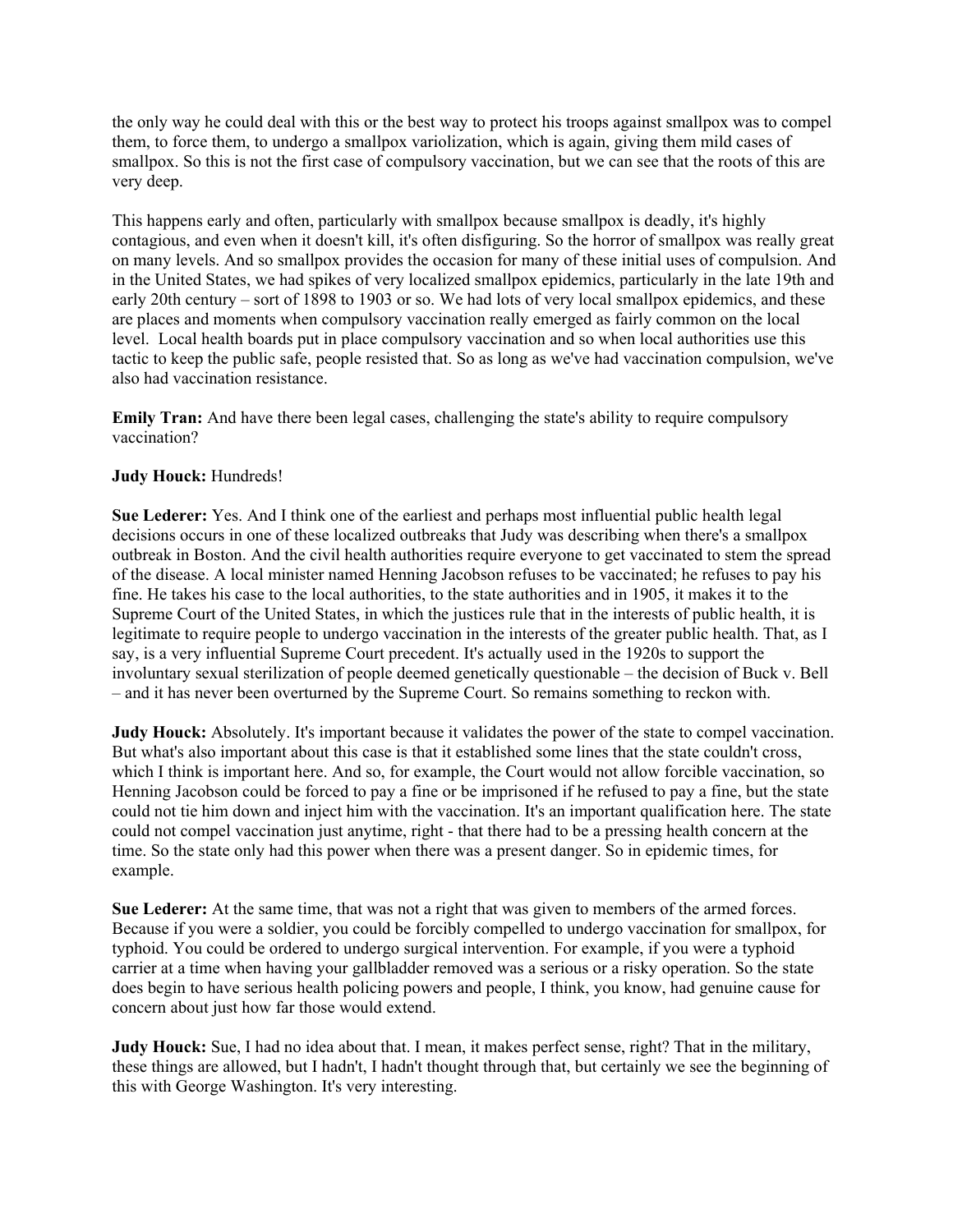**Sue Lederer:** Right. And I think, you know, even in things like Desert Storm, there was a requirement that the enlisted personnel take an experimental vaccine, one that hadn't even been authorized by the FDA. And they really had no right of refusal as members of the armed services, where refusing it would make you eligible for being thrown out of the military or being incarcerated.

**Emily Tran:** So what are some of the concerns that animate the current resistance to the COVID-19 vaccine?

**Sue Lederer:** Well again, I think what we would like to emphasize – or I would like to emphasize – is that vaccine resistance is diverse. There's not just one reason that people might be resistant or skeptical about vaccines, so that there are many different reasons that people may hold on to that may take the form of skepticism or hesitancy.

**Judy Houck:** Yeah. I have to say when all this was coming a year ago, I thought that there was no way a vaccine could be ready for COVID-19 as quickly as it was. And I think the speed of this vaccine is unprecedented. I don't know if Sue backs me up on that, but as far as I know, this is unprecedented.

### **Sue Lederer:** Absolutely!

**Judy Houck:** And so before it happened, I knew it couldn't happen this fast and that if it did, I would be nervous about that, right? {laughs} I would be nervous about that. I am completely over that at this point, but just, you know, I think about vaccines a lot, and yet there was something about this one that just, when it was still imaginary, I thought, I wonder if I'll be at the front of the line? And in the end there I was, or I hope to be.

**Sue Lederer:** I'm really happy that you said that because I had exactly the same response. There wasn't any way possible for there to be one vaccine, let alone three or four that were exceptionally efficacious against COVID-19 in 2020. I just, I couldn't believe it. And I would remind people, we still don't have an effective vaccine against HIV and people were working on it, you know, since the 1980s.

And I, I think calling it "Operation Warp Speed" only intensified my nervousness about what they were going to do to get to warp speed: cut corners, make bad choices, get unlucky, I don't know what. So I have been completely proven wrong and I was happy to get my vaccine when it was offered. And again, you know, let alone that they were 94, 95, 96% effective, I think it's extraordinary.

**Judy Houck: C**ompletely extraordinary! In contrast, the flu vaccine every year is something between 40 and 60% efficacious. So that this came so fast and it seems to be so good – and it seems to be overwhelmingly if not totally safe, it's stunning.

**Sue Lederer:** You know, I think compulsion was on people's mind even before we had an effective vaccine or several vaccines. Wondering if they were going to be faced with the opportunity to say no to this. And again, I mean, I was taking the position where we're not going to have a vaccine, so this is something we really don't need to worry about. {laughs} And I was wrong about that. And I, I think I also underestimated the extent of resistance to things that seemed, I don't know, useful, like masking, or not congregating in crowded places, or taking a test before you fly or, you know, various things like that. So, I mean, I think there was a lot of resistance on the part of the general population to the idea that the state was going to enforce health ways in unprecedented ways.

**Judy Houck:** Yeah. As a country, people have reacted a variety of ways in terms of being told what to do, right? There's general consensus about certain crimes, right? You can't steal, you can't kill. But there are all sorts of laws that are about telling people what they can and can't do. They can't drink. They can't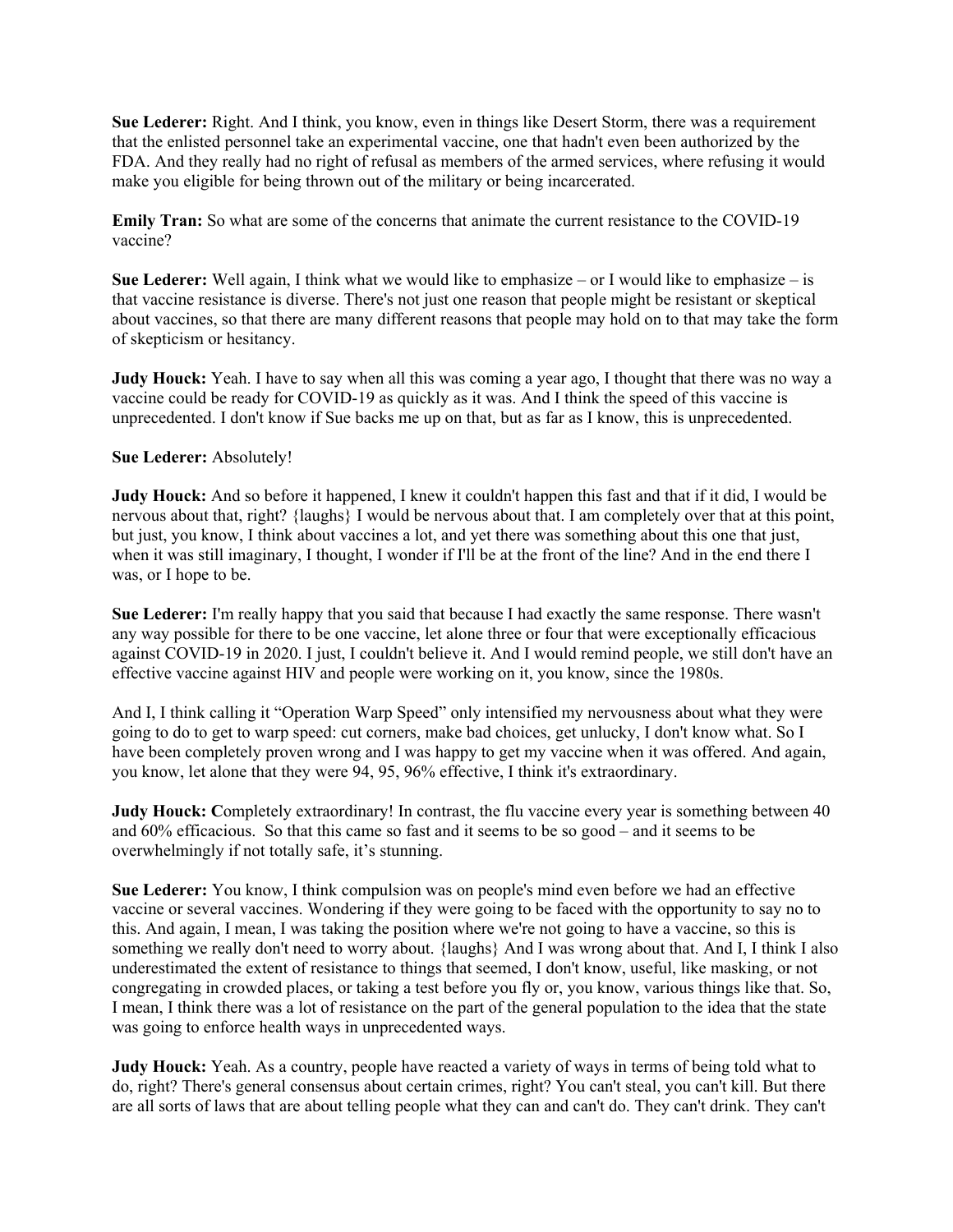buy liquor on Sundays. They can't go to a dance hall on Sundays. They have to wear seat belts. They must wear helmets. They can't smoke in a public building. And these laws – and there are just so many of them – they always create resistance and resentment. And we, at the particular moment when COVID came, the time was ripe, I think, for people to resis being told what to do, particularly with their bodies.

So I think this anti-vaccination moment is just part of this diffuse resistance to being told – particularly being told by Democratic governments – what they should do. So this idea that individual rights are being infringed upon by mask measures. And so that, that generalized resistance to things that were seen as compulsory has bled over, it seems to me, to create resistance to things that are not compulsory.

**Sue Lederer:** I agree completely. And you know, the idea that selective closing of restaurants and bars and churches, but not other things. I, I think that it's, it's a classic tension in the history of public health. Just how far are we willing to go or able to go to preserve individual rights and at the same time protect the health of the population?

**Judy Houck:** Yeah, I think that is the question or, you know, one of the most essential questions of public health and there's in terms of vaccines more generally. People, particularly mothers in the 1970s, 1980s also ask in the same kind of vein: must I put my child at risk in order to help protect the community at large? Right? So, what can the state demand of, individuals in their attempt to protect the public? And also do we put individuals at risk to protect the health of a community?

**Sue Lederer:** This wasn't just academic. We know that in the case of the polio vaccine, there was a certain number of known cases of polio would develop. And, now, it was small, but some people would be against assuming any kind of risk. And one of the ways that Congress solved that was to pass legislation that compensated people who were injured by required vaccinations. And this was a compromise, but at least it decreased litigation of individuals against pharmaceutical companies. And again, it was trying to promote, on a society level, the general health of the population by ensuring one that vaccines would continue to be produced, but that individuals whose lives were materially altered by paralysis for the rest of their lives or at a loss of, uh, being able to walk or even death as a result of the vaccine. And compromises are often, you know, unpopular with everybody, which I think is another sort of lesson.

**Emily Tran:** Can you help us understand why COVID-19 vaccines have an especially low rate of uptake in some communities of color?

**Sue Lederer:** Certainly. Um, I think the thing that really sticks out in a huge way to me is the historical record. There are excellent reasons for a legacy of mistrust on the part of communities of color, because of the ways in which they have been treated in the past in times of epidemics or in non-epidemic times that they have been treated with less respect, with fewer resources, less access to medical care. And it's completely understandable to me why you might be leery of having the chance to be the first with a new vaccine like COVID-19, because too often in the past, you were the guinea pig for a trial of a new vaccine before you administered it to the people who mattered. So I think for me, that really is one of the most compelling reasons in my estimation.

**Judy Houck:** Absolutely. I couldn't agree with you more, Sue. And it's also important, I think, to be aware that this resistance is not inevitable. So for example, on the Navajo Nation, who as a community, was particularly hard hit by COVID, as are communities of color across the country. But the Navajo Nation was especially hard hit by COVID. Rates of uptake of the vaccine last month, were at something like 26% on the Navajo reservation, which is higher than the national average, it's much higher than some of the states in the Southwest. Utah, for example, was at 12% at the same time. And so this resistance is not inevitable, but this resistance is broken through...through conversation, through people going building